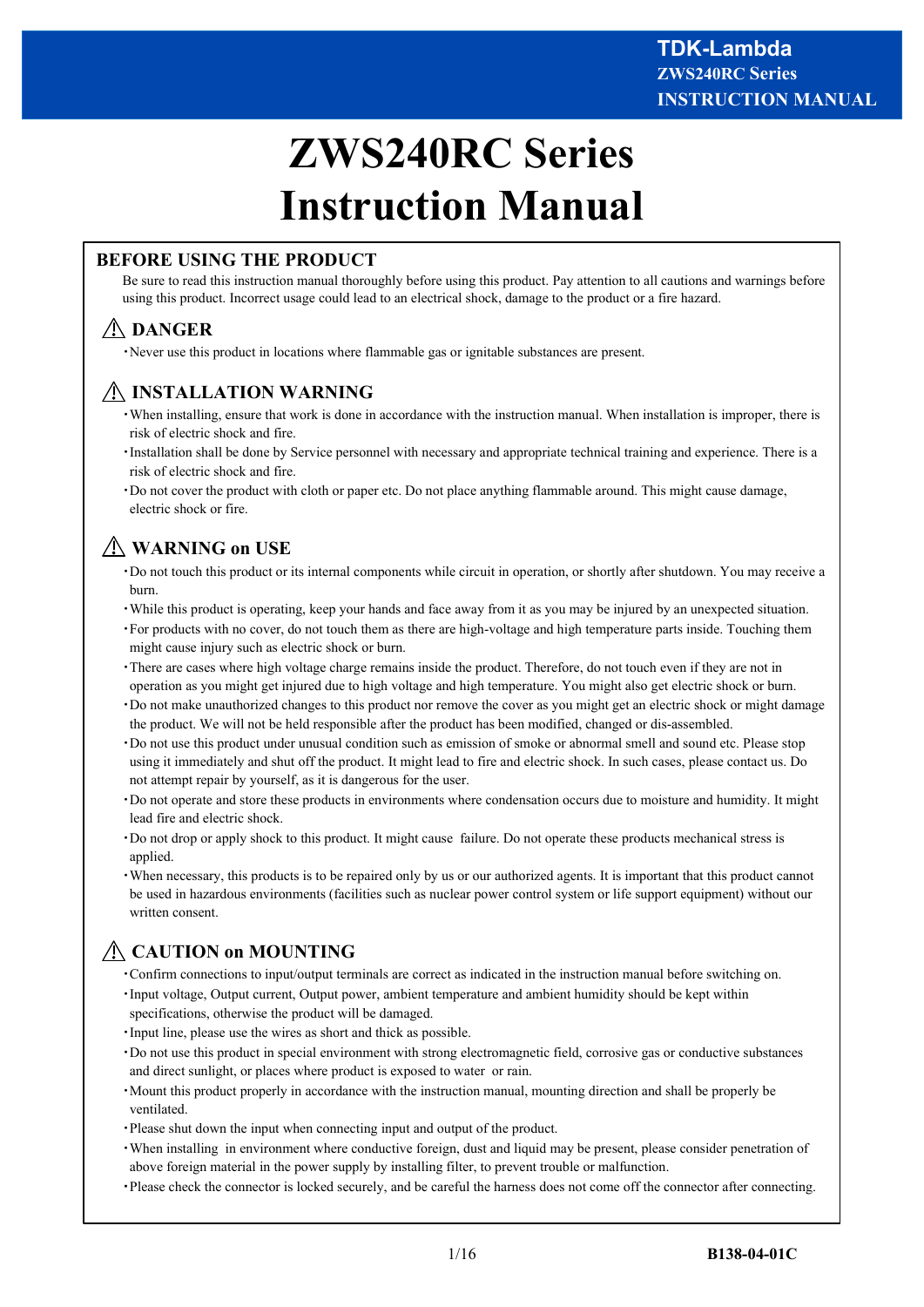## **CAUTION on USE**

- ・Product individual notes are shown in the instruction manual. If there is any difference with common notes individual notes shall have priority.
- ・Before using this product, be sure to read the catalog and instruction manual. There is risk of electric shock or damage to the product or fire due to improper use.
- ・Input voltage, Output current, Output power, ambient temperature and ambient humidity should be kept within specifications, otherwise the product will be damaged, or cause electric shock or fire.
- ・If the built-in fuse is blown, do not use the product even after replacing the fuse as. There is risk of abnormality inside. Be sure to request repair to our company.
- ・For products without built-in protection circuit (element, fuse, etc.), insert fuse at the input to prevent smoke, fire during abnormal operation. As for products with built-in protection circuit, depending on usage conditions, built-in protection circuit might not work. It is recommended to provide separate proper protection circuit.
- ・For externally mounted fuse do not use other fuses aside from our specified and recommended fuse.
- ・This product was made for general purpose electronic equipment use and is not designed for applications requiring high safety (such as extremely high reliability and safety requirements. Even though high reliability and safety are not required, this product should not be used directly for applications that have serious risk for life and physical safety. Take sufficient consideration in fail-safe design (such as providing protective circuit or protective device inside the system, providing redundant circuit to ensure no instability when single device failure occurs).
- ・When used in environments with strong electromagnetic field, there is possibility of product damage due to malfunction.
- ・When used in environment with corrosive gas (hydrogen sulfide, sulfur dioxide, etc.) , there is possibility that they might penetrate the product and lead to failure.
- ・When used in environments where there is conductive foreign matter or dust, there is possibility of product failure or malfunction.
- ・Provide countermeasure for prevention of lightning surge voltage, noise and static electricity as there is risk of damage due to abnormal voltage.
- ・Connect together the frame ground terminal of the product and the ground terminal of the equipment for safety and noise reduction. If these ground is not connected together, there is risk of electric shock.
- ・Parts with lifetime specifications (electrolytic capacitor) are required to be replaced periodically. Set the overhaul period depending on the environment of usage and perform maintenance. Also, note that there are cases when EOL products cannot be overhauled.
- ・Take care not to apply external abnormal voltage to the output. Especially, applying reverse voltage or overvoltage more than the rated voltage to the output might cause failure, electric shock or fire.
- ・This product is designed under condition Material group Ⅲb, Pollution Degree (PD): PD2, Over Voltage category (OVC): OVCⅡ and Class of equipment: Class Ⅰ. This product is designed to be accessible only to service technicians as part of indoor use device.
- ・This product contains a printed circuit board utilizing surface mounted devices. PCB stress such as bending, twisting etc. could cause damage. Therefore, please handle with care.
- ・When handling this product, hold the board edge and take care not to touch the component side. When installing this product in apparatus or equipment, mount it on spacers.
- ・The outputs of this product may, under fault conditions, exceed SELV voltage limits. Therefore the outputs must be protected in the end equipment to maintain SELV.
- ・This product has used Power Thermistor to protect the circuit from Inrush Current. Frequent repetition of input might cause damage to internal components because of generating surge current.
- ・The output power is considered to be a hazardous energy level (The voltage is 2V or more and the power is 240VA or more). It must not be made accessible to users. Protection must be provided for Service Engineers against indirect contact with the output terminals and/or to prevent tools being dropped across them. While working on this product, the AC input power must be switched off and the input and output voltage should be zero.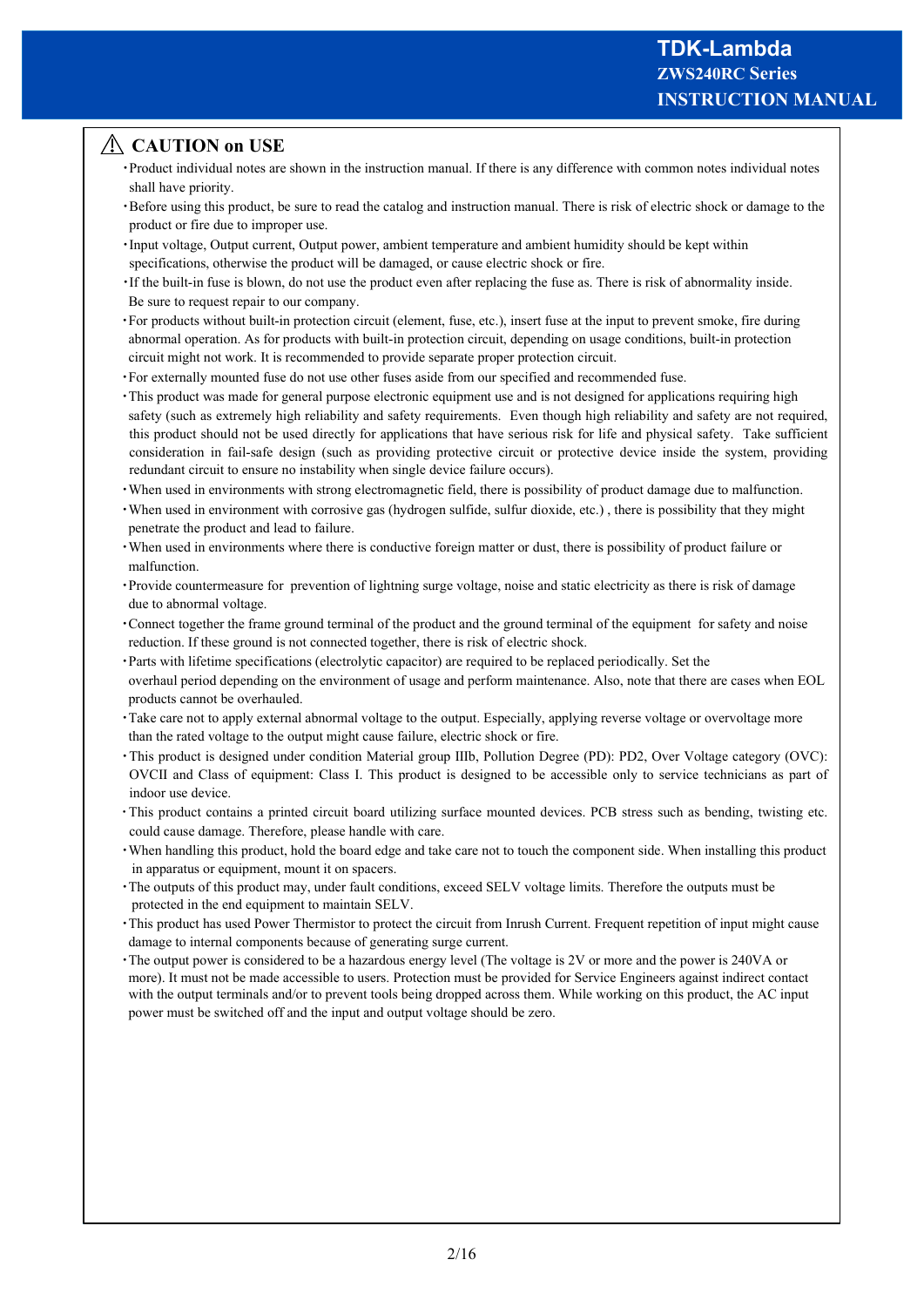#### **Note**

- ・Take note that traces of sheet metal processing be left in our power supplies.
- ・When disposing product, follow disposal laws of each municipality.
- ・Published EMI (CE, RE) or immunity is the result when measured in our standard measurement conditions and might not satisfy specification when mounted and wired inside end-user equipment.
- Use the product after sufficiently evaluating at actual end-user equipment.
- ・When exporting our products, apply for necessary permissions as required by rules and regulations of Foreign Exchange and Foreign Trade Control Act.
- ・Catalogue, contents of the instruction manual may be changed without a prior notice. Refer to latest catalogue or instruction manual.
- ・Reproduction or reprinting the instruction manual or its portion is forbidden without our permission.

## **LONG-TERM STORAGE METHOD AND LONG-TERM STORAGE PERIOD**

- ・Please keep the product in carton box.
- ・Please do not apply excessive vibration, shock or mechanical stress applied directly to the product.
- ・Please keep away from direct sunlight.
- ・For long-term storage temperature and humidity, the following conditions shall be used as a guideline :

Temperature range : 5℃~30℃

Humidity range : 40%~60%RH

Please keep away from the places where temperature and humidity can change drastically.

- It can cause condensation on the product or deterioration.
- ・For long-term storage period, we recommend to use within 2 years after receiving the product.

 There is tendency that the leakage current of an aluminium electrolytic capacitor may increase when stored without using for a long time. This phenomenon can be improved by applying voltage to the aluminum electrolytic capacitor to reduce the increased leakage current through the self-recovery effect of the electrolyte. For reference, before using products that have been stored for a very long time, please warm-up first for 30 minutes or more without taking load.

< Criterion of warm up voltage condition >

(1)Implementation period : 1 year or above after the delivery

(2)Electrical continuity condition

| Input voltage                            | : Rating             |
|------------------------------------------|----------------------|
| Load                                     | : 0A                 |
| Ambient temperature : Normal temperature |                      |
| Time                                     | : 30 minutes or more |
|                                          |                      |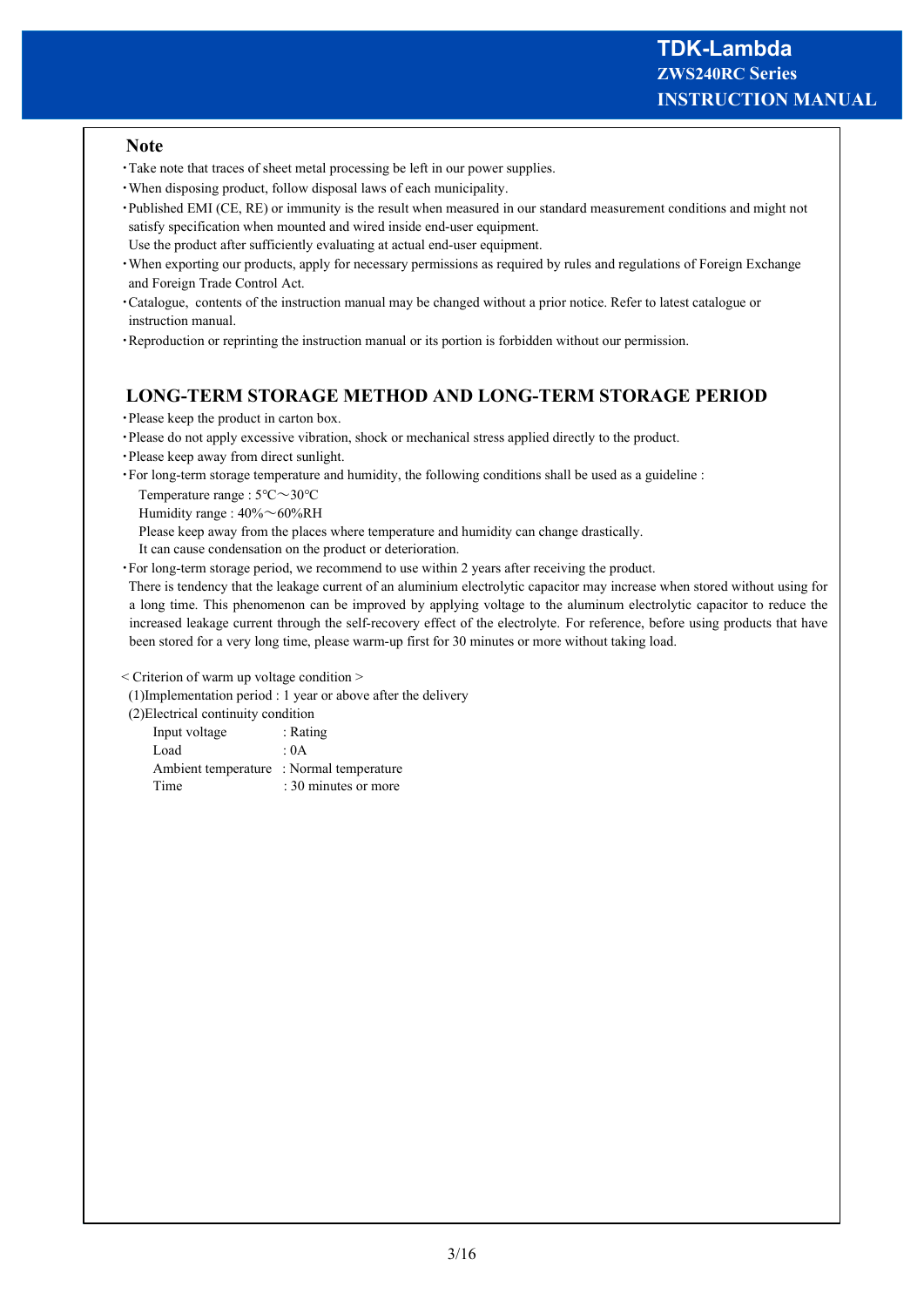## **1. Model name identification method**



## **2. Terminal Explanation**

## **ZWS240RC**



- $6 + :$  + Output terminal
- $\mathcal{D}$  : Output terminal

V.ADJ : Output voltage adjustment trimmer. The output voltage rises when a trimmer is turned clockwise. 8

ON/OFF Control Terminal (Option model "/R") 9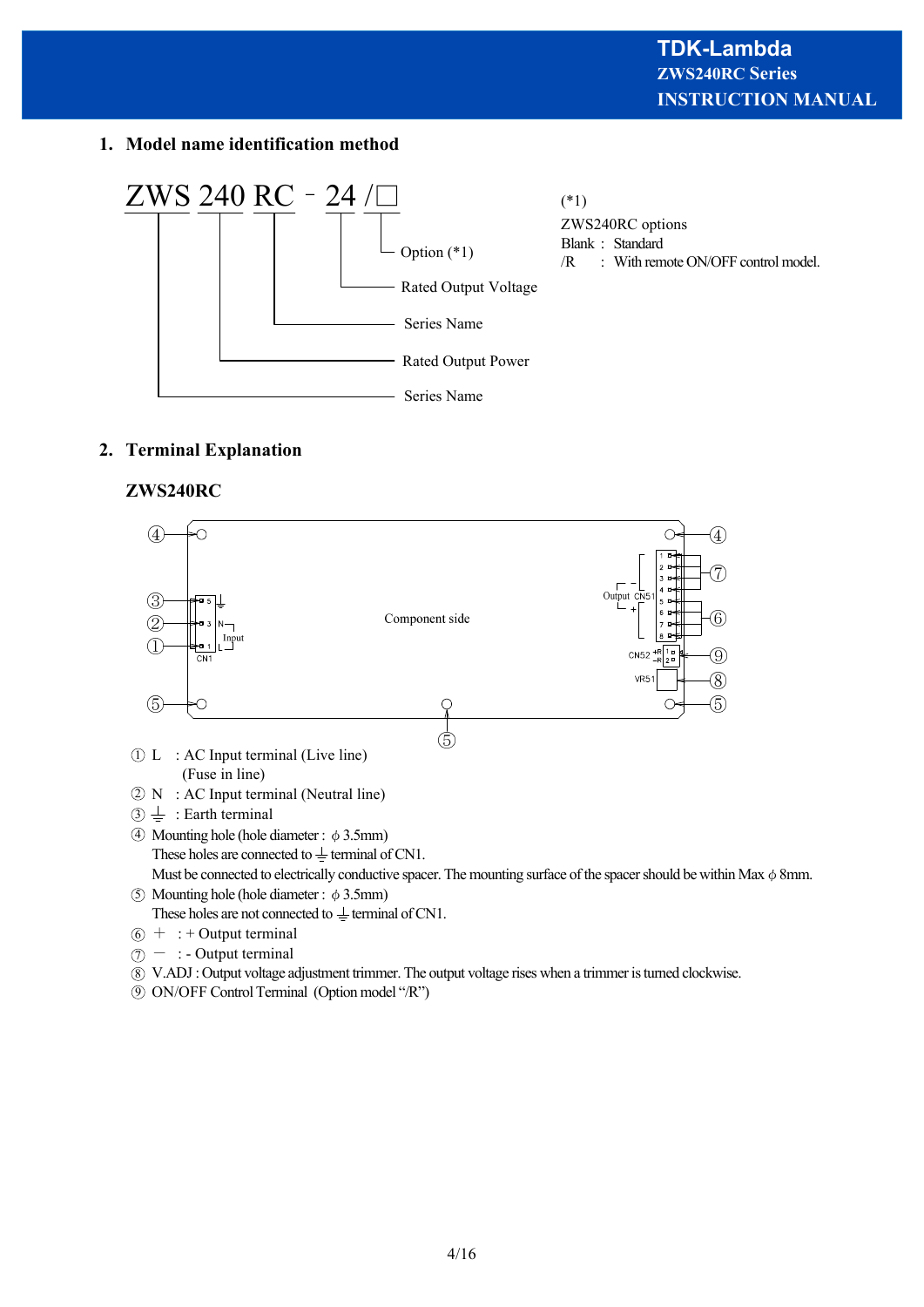## **3. Block Diagram**



•Circuit topology, switching frequency Switching Circuit Cascade forward topology 130kHz PFHC circuit : active filter 50kHz-70kHz (Spread)

#### •Fuse rating

6.3A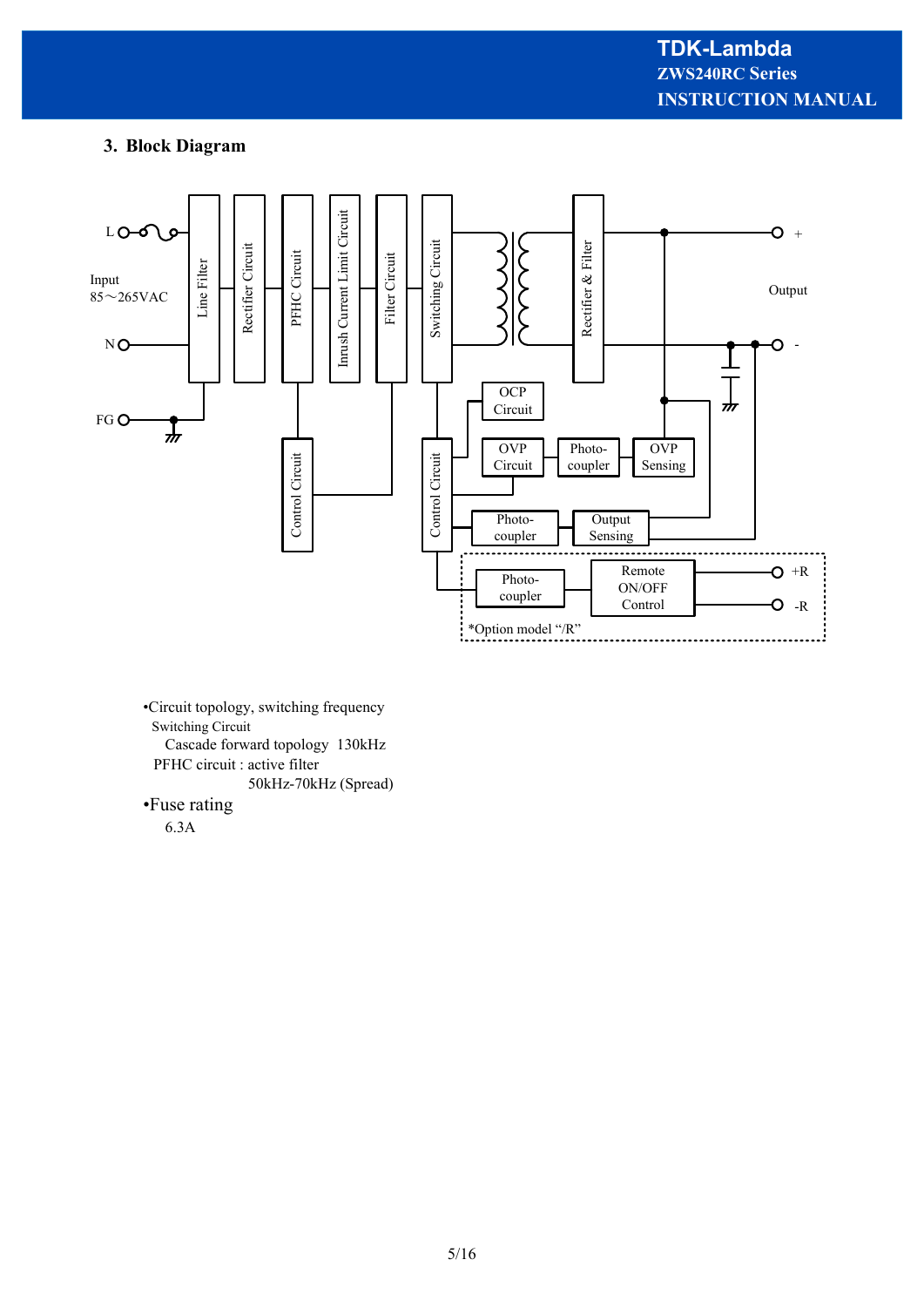## **4. Sequence time chart**



(\*1) Target option : /R

+R & -R Level

 Higher than 4.5V : Output on Lower than 0.8V : Output off This sequence is using external voltage.

(\*2) OVP point

 $24V : 115\% \sim 135\%$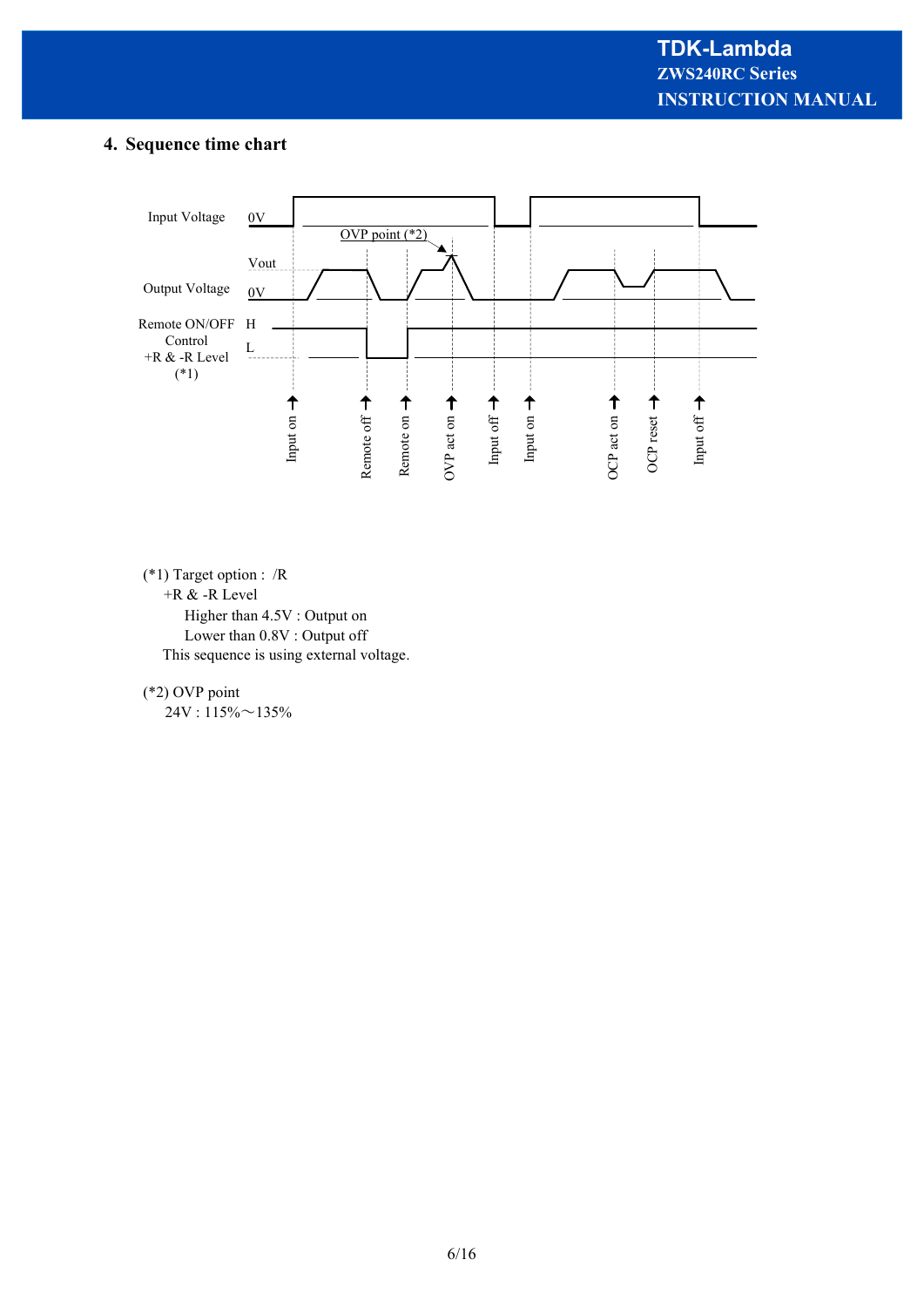## **5. Connecting method**

Pay attention to the input wiring. If it is connected to wrong terminal, the product will be damaged.

- Input must be off when making connections.
- Connect  $\perp$  terminal to earth (frame ground of the equipment etc.) by thick wire for safety and improvement of noise sensitivity.
- The output load line and input line shall be separated to improve noise sensitivity.
- Do not apply stress to PCB, when connecting or removing connector.
- Use input/output connector (housing) specified by the table below.
- Use the terminal pin SVH-21T-P1.1 or BVH-21T-P1.1, when output current per connector pin is 5A or less.
- Use the terminal pin SVH-41T-P1.1 or BVH-41T-P1.1, when output current per connector pin is 7A or less.
- Use recommended crimping tool. Connector is not included with this product.



## ■**Input/Output Connector**

|                  | Connector                 | Housing | Terminal Pin                                                    | Maker  |
|------------------|---------------------------|---------|-----------------------------------------------------------------|--------|
| Input<br>CN1)    | $B3P(6-2.4.5)-VH(LF)(SN)$ | VHR-6N  | (In the case of 5A MAX per PIN)<br>BVH-21T-P1.1 or SVH-21T-P1.1 | J.S.T. |
| Output<br>(CN51) | $B8P-VH(LF)(SN)$          | VHR-8N  | (In the case of 7A MAX per PIN)<br>BVH-41T-P1.1 or SVH-41T-P1.1 |        |

## ■**Remote ON/OFF Control (Option model "/R")**

| Ref.No. | Connector   | Housing | Terminal Pin                      | Maker |
|---------|-------------|---------|-----------------------------------|-------|
| CN52    | $B2B-XH-AM$ | XHP-2   | BXH-001T-P0.6<br>or SXH-001T-P0.6 | JST   |

## ■**Hand Crimping Tool**

| Hand Crimping Tool  | <b>Terminal Pin</b> |
|---------------------|---------------------|
| $YC-160R(J.S.T)$    | BVH-21T-P1.1        |
|                     | or SVH-21T-P1.1     |
| $YC-930R(J.S.T)$    | <b>BVH-41T-P1.1</b> |
|                     | or SVH-41T-P1.1     |
| $YC-110R(J.S.T)$    | BXH-001T-P0.6       |
| or $YRS-110(J.S.T)$ | or $SXH-001T-PO.6$  |

## **6. Explanation of Functions and Precautions**

#### **6-1. Input Voltage Range**

Input voltage range is single phase 85-265VAC (47-63Hz).

Input voltage, which is out of specification, might lead the product damage. For cases where conformance to various safeties required, described as 100-240VAC (50-60Hz).

Output derating is required for AC input voltage less than 90VAC.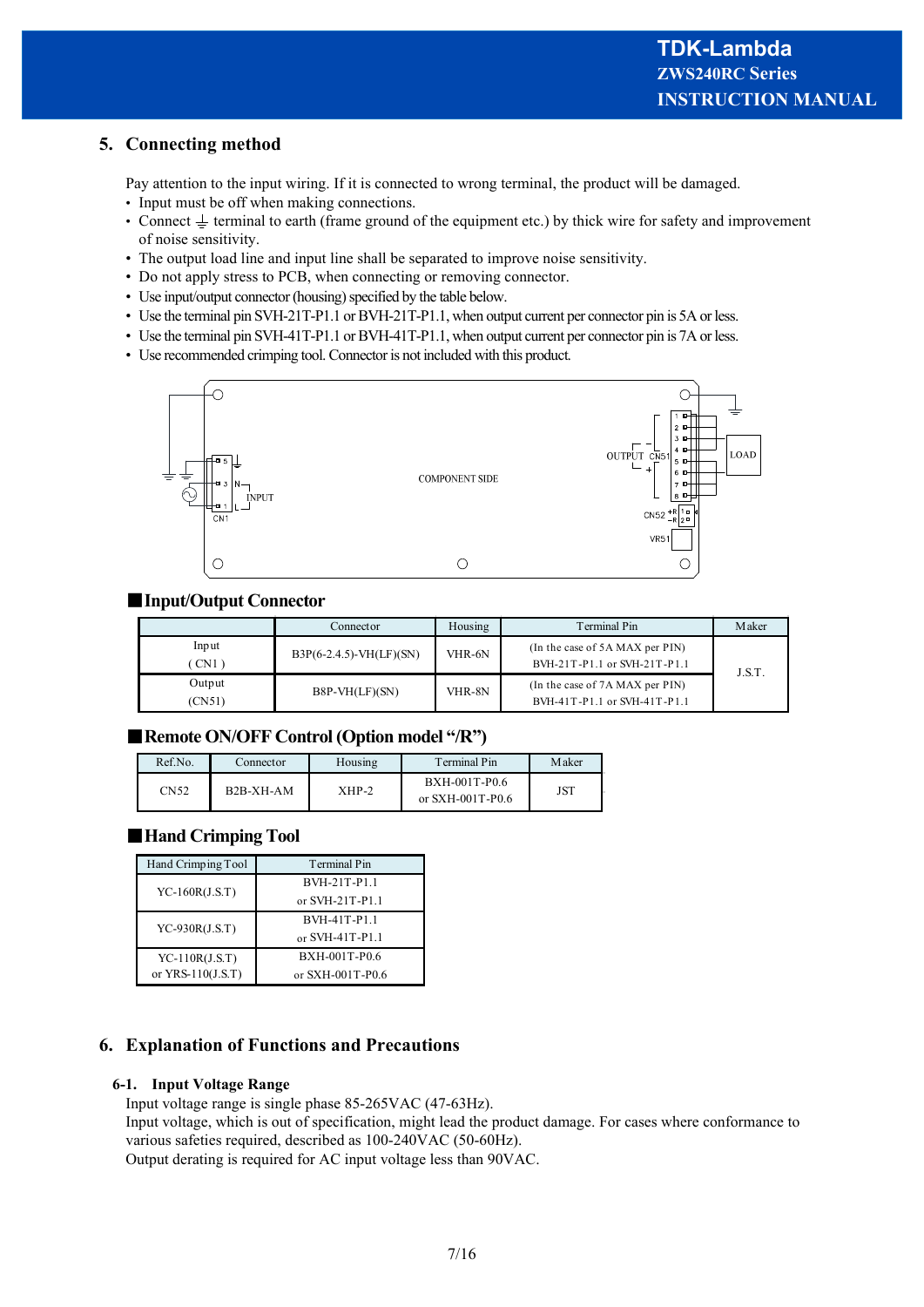#### **6-2. Output Voltage Range**

Output voltage is set at the rated value. Output voltage within the range specified can be adjusted by V.ADJ trimmer. Please set output voltage within specified adjustable range.

Turning the trimmer clockwise, the output voltage will be increased. Take note when the output voltage is increased. excessively, over voltage protection (OVP) function may trigger and voltage will be shut down. Furthermore, when increasing the output voltage, reduce the output current as not to exceed the maximum output power.

When the trimmer turns quickly at no load condition, the output voltage might become unstable. To maintain the output voltage stable, flow the output current, or remove the input of the product until the output be shut down, and then re-input. Please turn the trimmer slowly during the output voltage adjustment.

#### **6-3. Inrush Current**

Inrush current is suppressed by power thermistor for the product. Higher current will flow at higher ambient temperature or re-input on condition. Please select input switch or external fuse carefully. The inrush current value specified in the specification is under cold start condition (at  $25^{\circ}$ C).

#### **6-4. Over Voltage Protection (OVP)**

 The OVP function is inverter shut down method and manual reset type. OVP function operates within 115-135% of nominal output voltage.

When OVP triggers, the output will be shut down. To reset OVP, remove the input of the product for a few minutes, and then re-input. In addition, the setting value of OVP is fixed and not adjustable. Never apply higher voltage externally to the output terminal to avoid the product Failure. In case of inductive load, put protective diode in series to the output power line.

#### **6-5. Over Current Protection (OCP)**

Constant current limit with automatic recovery.

OCP function operates when the output current exceeds 105% of maximum DC output current of specification. The outputs will be automatically recovered when the overload condition is removed. Never operate the unit under over current or shorted conditions, which may lead unit damage. OCP setting is fixed and cannot be adjusted externally.

#### **6-6. Output Ripple & Noise**

The specified maximum ripple & noise value is measured according to measurement circuit specified by JEITA-RC9131C. When load lines are longer, ripple will becomes larger. In this case, electrolytic capacitor, film capacitor, etc. might be necessary to be used across the load terminal.

The output ripple cannot be measured accurately if the probe ground lead of oscilloscope is too long.

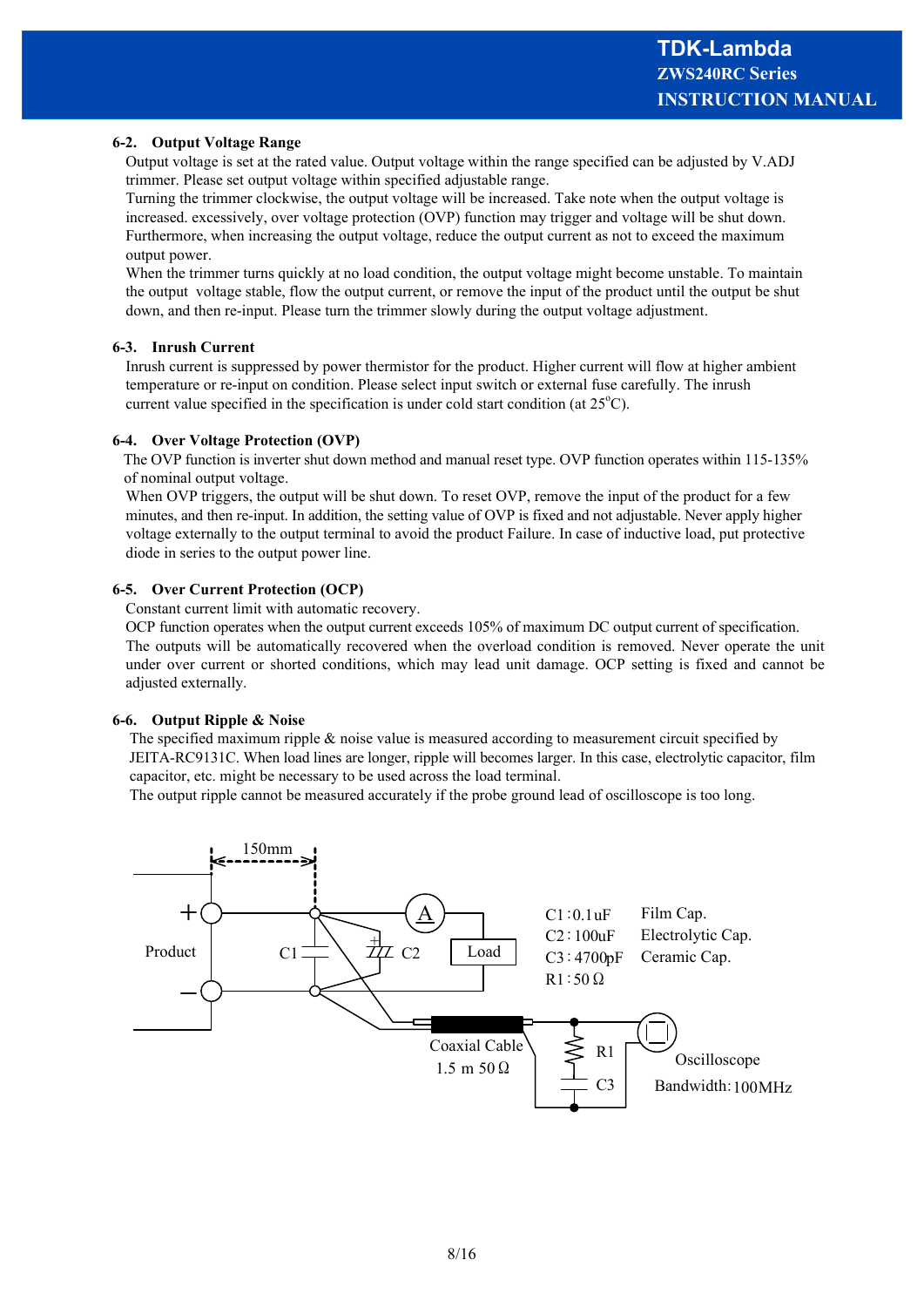#### **6-7. Series Operation**

For series operation, either method (A) or (B) is possible.

In series operation, the actual voltage between output and  $\perp$  must be less than withstand voltage (500VAC). In addition, take note that using the product with total output voltage 60V or more does not comply with SELV in safety standard. In series operation, the rising waveform may have steps.

When connecting with a battery, connect an ORing-diode to the output side of the product.



Note :In case of (A), Never use when one of the unit not operate, which leads damage.

#### **6-8. Parallel Operation**

(A) Operation to increase the output current is not possible.

(B) Operation as a Backup System

Connect our reverse prevention module "RP-60-20" or ORing-diode to the output side of the product.

- (1) Adjust each product output to same voltage. (The difference of each product output voltage should be within  $\pm 5\%$ .)
- (2) Adjust the output voltage higher by the value of the voltage drop (90mV typ.) of RP-60-20 or the forward voltage drop (Vf) of ORing-diode.
- (3) Output voltage and output power should be used within specifications.
- (4) When using RP-60-20, output load current should be used within specifications. When using ORing-diode, current rating must be more than output load current.





For more information about RP-60-20, please refer to "RP-60-20 Instruction Manual". RP-60-20 can be replaced by ORing-diode. In such case, please take care of ORing-diode temperature.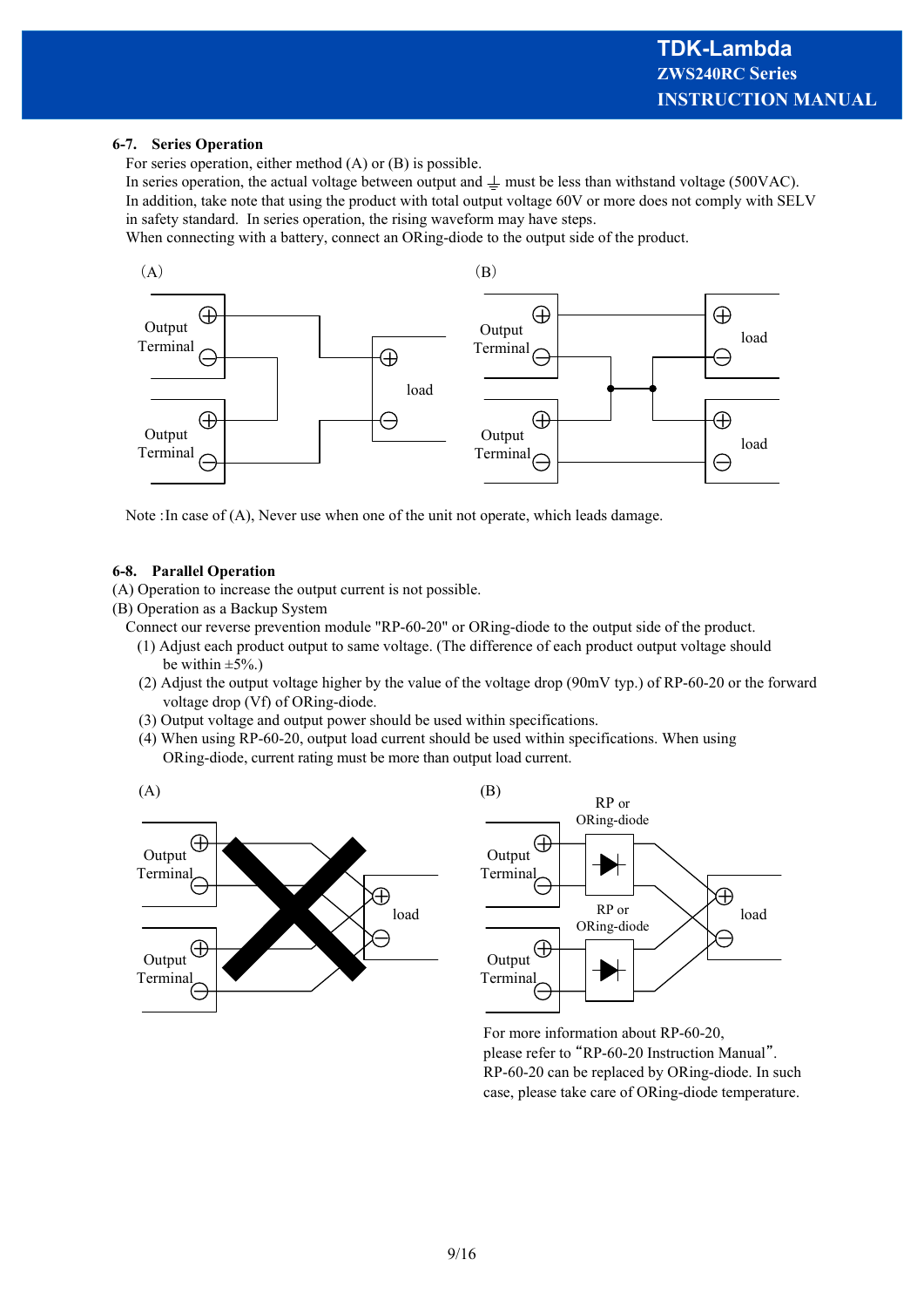#### **6-9. Isolation Test**

Isolation resistance between Output -  $\pm$  terminal is more than 100MΩ at 500VDC. For safety operation, voltage setting of DC isolation tester must be done before the test. Ensure that the product is fully discharged after the test.

■ Output -  $\frac{1}{\sqrt{2}}$  terminal : 500VDC More than 100MΩ



#### **6-10. Withstand Voltage**

The product is designed to withstand 3.0kVAC between input and output, 2.0kVAC between input and  $\pm$  terminal and 500VAC between output and  $\perp$  terminal each for 1 minute. When testing withstand voltage, set current limit of withstand voltage test equipment at  $10mA$  (Output -  $\pm$  terminal : 20mA).

The applied voltage must be gradually increased from zero to testing value and then gradually decreased for shut down. When timer is used, the product may be damaged by high impulse voltage at switch on and off timing. Connect input and output as follows.

■ Input - Output (dotted line) : 3.0kVAC, 1min (10mA) ■ Output -  $\frac{1}{2}$  terminal : 500VAC, 1min (20mA) Input -  $\pm$  terminal (solid line) : 2.0kVAC, 1min (10mA)



Note1 : In case of using external noise filter, capacitance between "Input and  $\pm$  terminal" might be increased. When testing withstand voltage between "Input and Output", there is a possibility exceeding withstand voltage between "Output and  $\pm$  terminal" (500VAC). Please check the voltage between "Output and  $\pm$  terminal". If the voltage exceeding withstand voltage, please add external capacitor to "Output and  $\frac{1}{x}$  terminal". It can decrease the voltage.

On the other hand, no need to check the voltage in case of "Output and  $\pm$  terminal" is shorted.



may increase capacitance value between Even in the case of "+V and  $\pm$ ". "Input and  $\pm$ ". there is a similar effect.

(Capacitance value in dashed line is added.)



The example of noise filter circuit that External capacitor adding point or short point.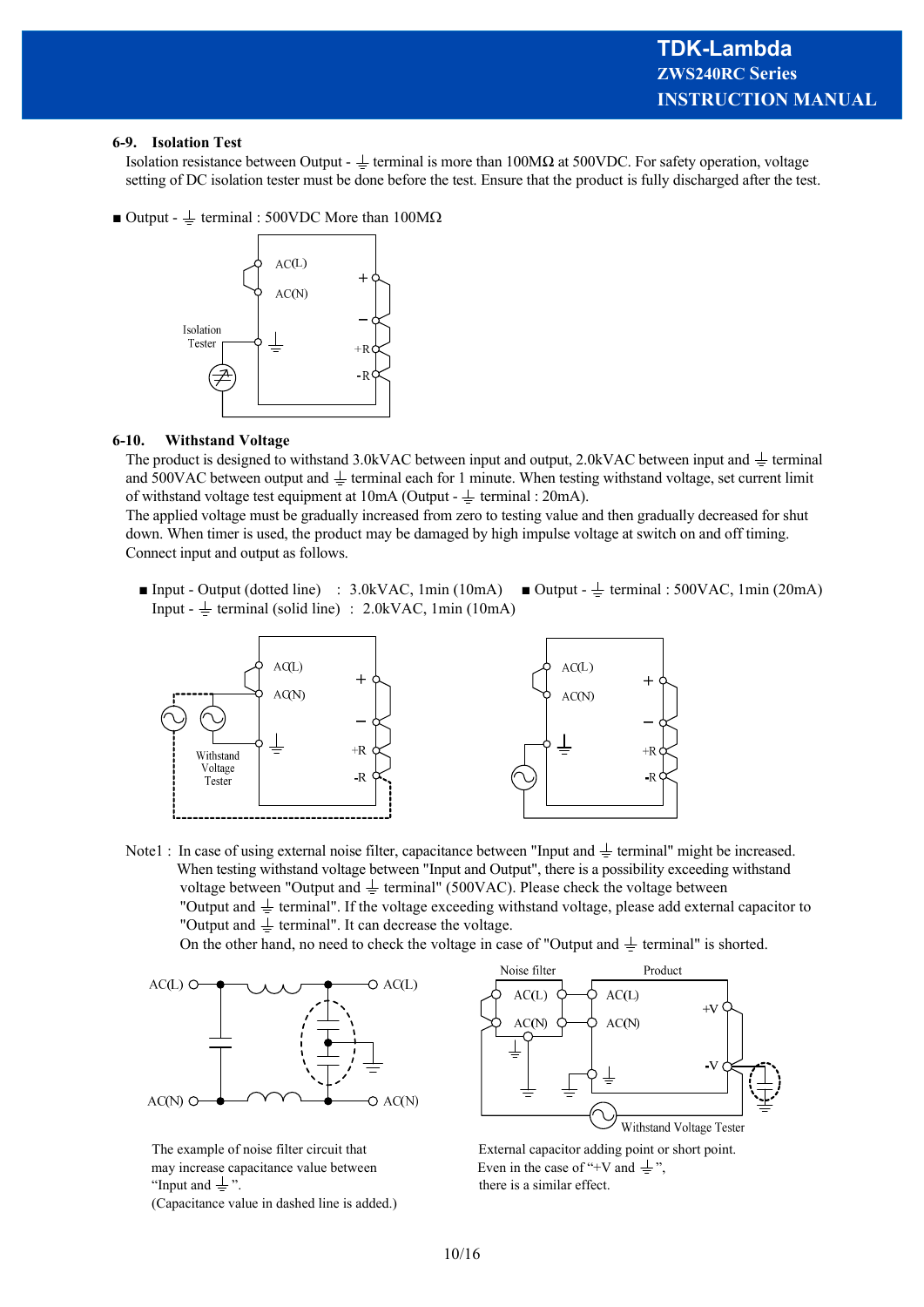## **6-11. Remote ON/OFF Control (Option** "**/R**"**)**

Remote ON/OFF control function is provided on option model "/R". Using this function allows the user to turn the output on and off without having to turn the AC input off and on. It is controlled by the external voltage applied to +R and -R of remote ON/OFF terminal. This circuit is in the secondary side of the product. Never connect to primary side. And this circuit is isolated from the Secondary (output).



| $+R &$ -R terminal condition | <b>Output Condition</b> |
|------------------------------|-------------------------|
| SW ON (Higher than 4.5V)     | ΩN                      |
| SW OFF (Lower than 0.8V)     | OEE                     |

| External voltage level: E |                   | External resistance: R |
|---------------------------|-------------------|------------------------|
|                           | 4.5 - 12.5VDC     | No required            |
|                           | $12.5 - 24.5$ VDC | $1.5k\Omega$           |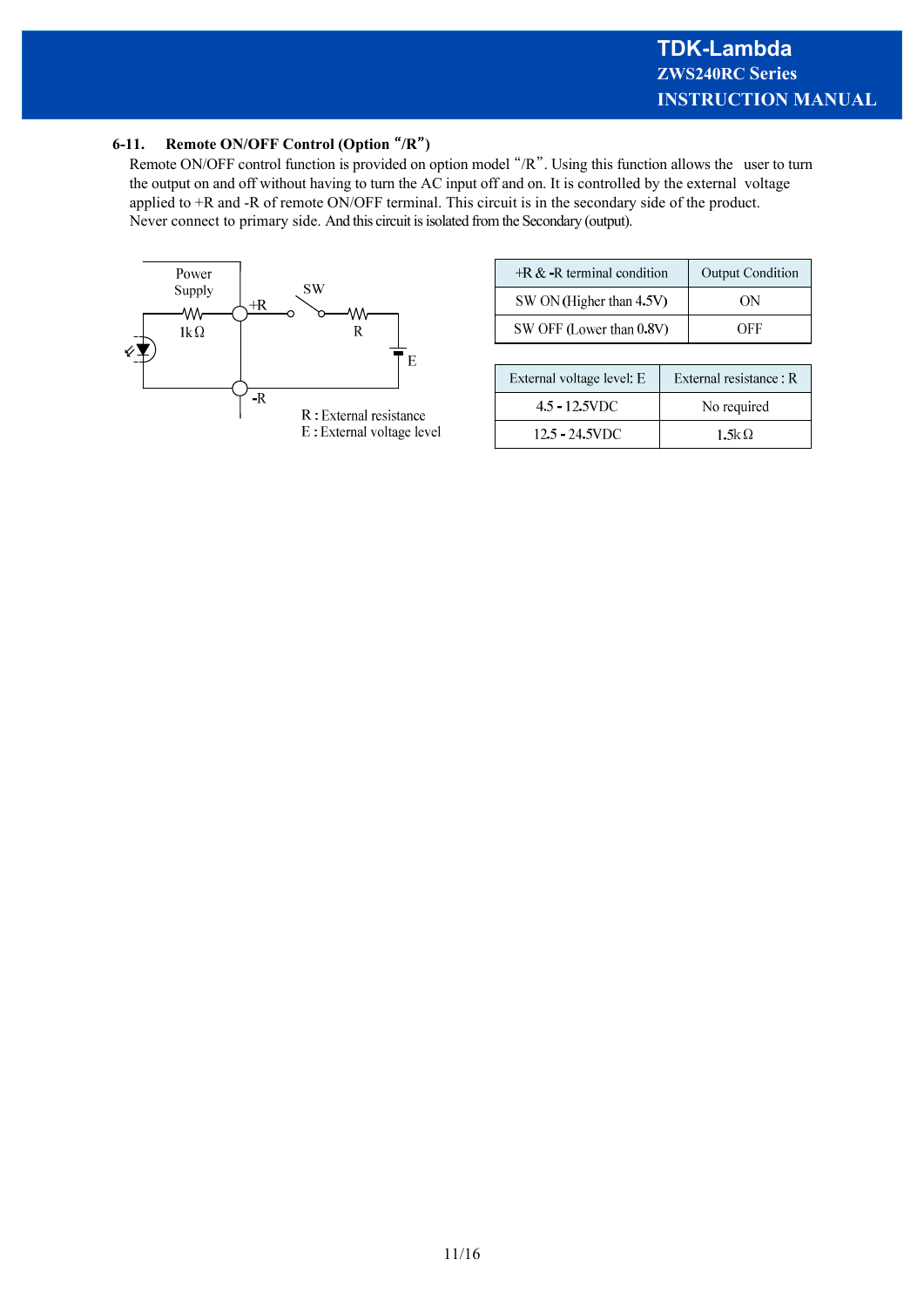## **7. Mounting Method**

#### **7-1. Mounting Direction**

The standard mounting is direction (A).

Possible mounting directions are (A), (B),(C), (D) and (E). Do not mount the product in any other directions. Do not exceed the derating of maximum load, which is limited by mounting direction and ambient temperature. Refer to "5-2.Output Derating" for more information.



#### **7-2. Output Derating**

Refer to the output derating below, load (%) is percent of maximum output current value in a rated output voltage.

#### **Convection Cooling**



Mounting (A) Mounting  $(B)$ , $(C)$ Mounting (D) Mounting (E)

| Ta          | Load $(\% )$                           |     |
|-------------|----------------------------------------|-----|
|             | Mounting $(B)$ , $(C)$<br>Mounting (A) |     |
| $-20 - +40$ |                                        | 100 |
| 50          | 100                                    |     |
| 60          | 65                                     |     |
| 70          | 30<br>30                               |     |

| Ta          | Load $(\% )$                 |     |  |  |
|-------------|------------------------------|-----|--|--|
| $^{\circ}C$ | Mounting (D)<br>Mounting (E) |     |  |  |
| $-20 - +20$ |                              | 100 |  |  |
| 30          | 82                           | 100 |  |  |
| 40          | 64                           | 100 |  |  |
| 50          | 46                           | 70  |  |  |
| 60          | 28<br>40                     |     |  |  |
| 70          | 10<br>10                     |     |  |  |

The output derating below also can be used, when input voltage is 170VAC-265VAC for the Mounting (D) or (E).



|             | Mounting $(D),(E)$ |
|-------------|--------------------|
| Ta          | Load $(\% )$       |
|             | Mounting $(D),(E)$ |
| $-20 - +50$ | 100                |
| 60          | 55                 |
|             |                    |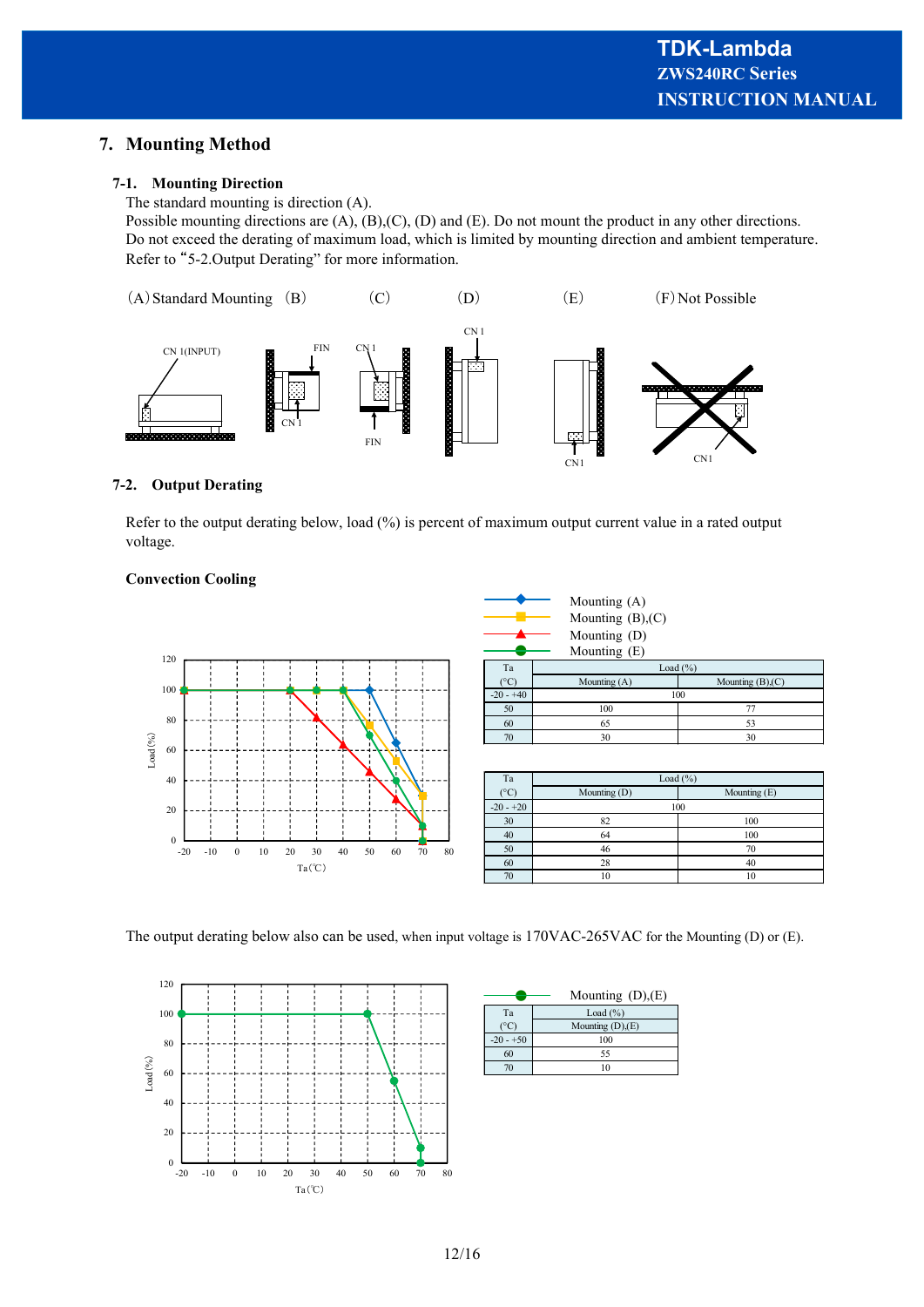#### **7-3. Output Derating according to the Input Voltage**

Load (%) is percent of maximum output current value in a rated output voltage.



■ Mounting  $(A) - (E)$ 

| Input Voltage<br>(VAC) | Load $(\% )$         |
|------------------------|----------------------|
|                        | Mounting $(A) - (E)$ |
| כא                     | 86                   |
| 90-265                 | '00                  |

#### **7-4. Mounting Method**

Insert the spacer (Max  $\phi$  8) of height more than 10mm to lift the product. And use all mounting holes A for the product installation. The vibration spec is specified under this mounting condition. Please use mounting hole B as needed, vibratility resistant improves.

(1) Mounting Holes size





Allowable area by metal pieces is 9mm from each PCB corners. Refer to figure below.

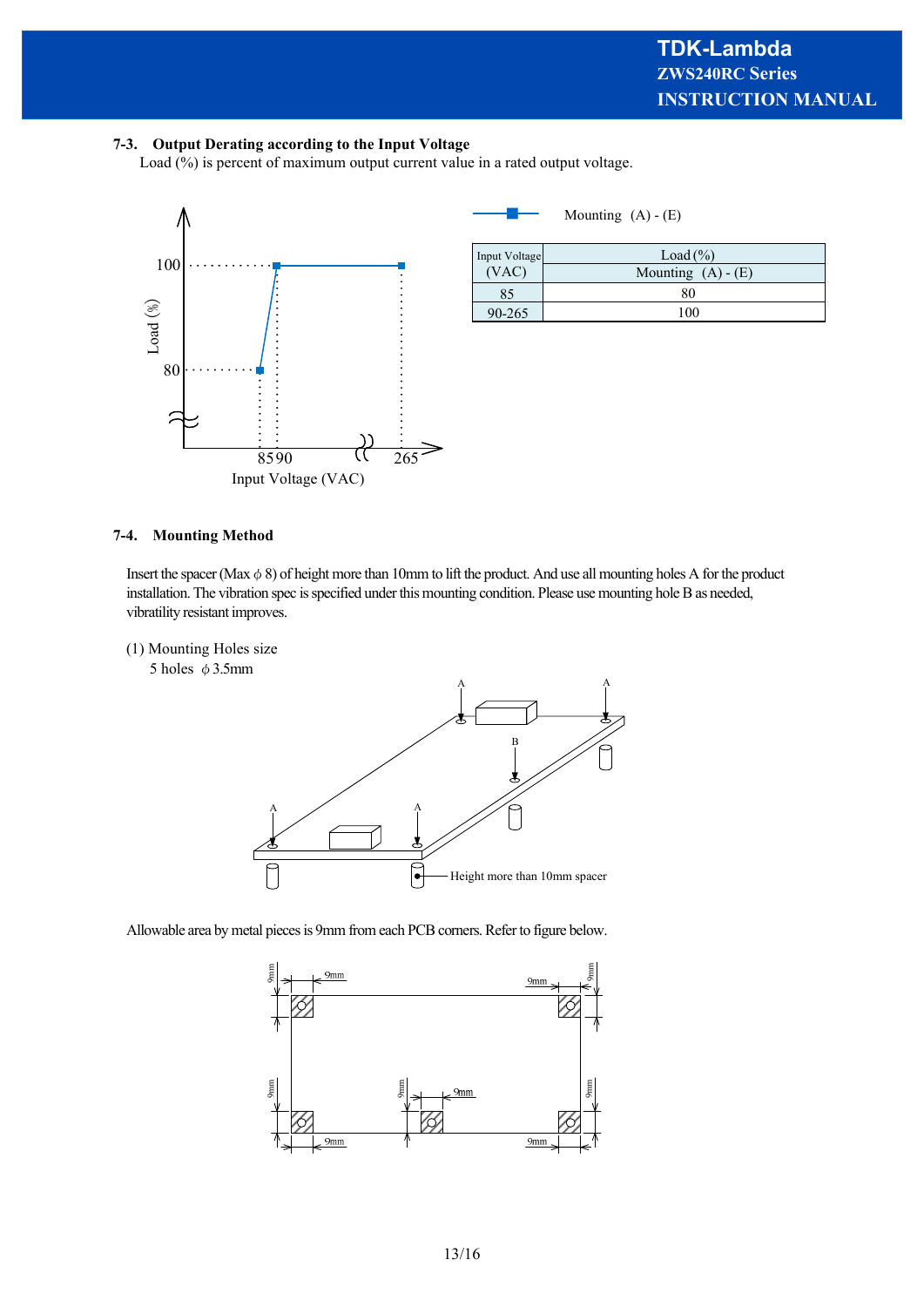If the space is not enough, the specification of isolation and withstand will not be satisfied. Take the space in the product surroundings and the upper area of components to keep enough for convection cooling.



#### $(3) \pm$

 $\frac{1}{2}$  must be connected to the Protective earth terminal of the equipment. Also 2 mounting holes are must be connected to the Chassis (Conductor) by Metal spacer. When screw clamping the mounting holes, please use the screw with spring washer. If not connect to the Chassis (Conductor), the conducted noise, radiation noise and output noise will increase. (The location of 2 mounting holes for Chassis connection is shown with  $\perp$  mark in below figure.)

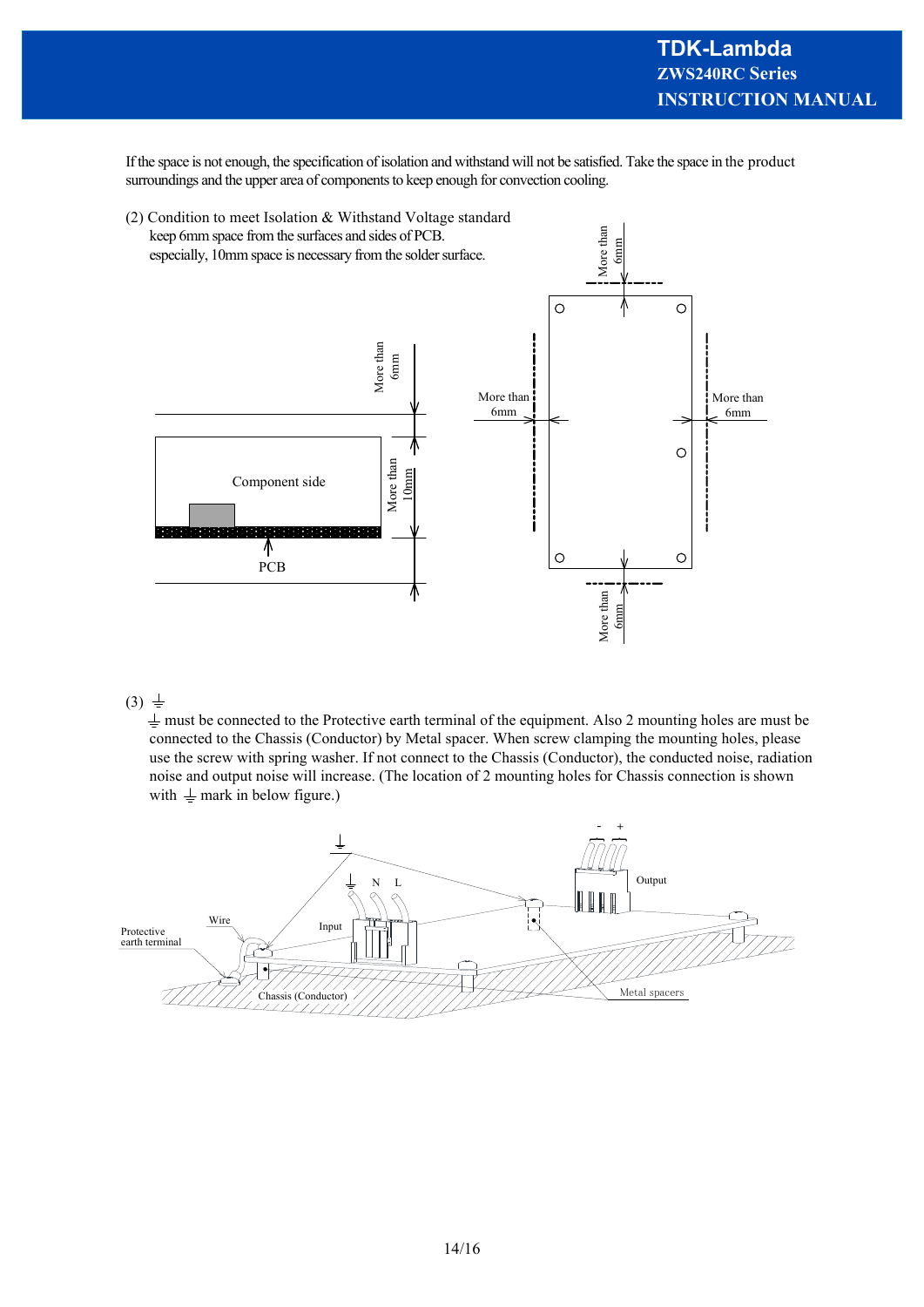## **8. Wiring Method**

- (1) The output load line and input line shall be separated, and use all lines as thick and short as possible to make lower impedance. The output load line and input line shall be twisted or use shielded wire to improve noise sensitivity.
- (2) Input/Output lines shall be twisted and separated from the output lines.
- (3) Noise can be eliminated by attaching a capacitor to the load terminals.
- (4) For safety and EMI considerations, connect between  $\pm$  terminal of input connector and protective earth terminal firmly.
- (5) The recommended wire type, torque and crimp-type terminal :

| Input  | $AWG#22 \sim AWG#18$ |
|--------|----------------------|
| Output | $AWG#22 \sim AWG#16$ |

## **9. The life expectancy**

The life of the power supply depends on the life of the built-in aluminum electrolytic capacitor. The life is described in reliability data.

The life of the aluminum electrolytic capacitor varies depending on the method of mounting the power supply, the load current, and the ambient temperature.

Please refer to "Electrolytic Capacitor Lifetime".

Please do not use the product which passed over the life expectancy.

There is a risk of unexpected output shutdown and specifications may not be satisfied.

Please contact us for maintenance or exchange the product which passed over the life expectancy.

## **10. External Fuse Rating**

Refer to the following fuse rating when selecting the external input fuse. Surge current flows when input turn on. Use slow-blow fuse or time-lug fuse. Fast-blow fuse can not be used. Fuse rating is specified by inrush current value at input turn on. Do not select the fuse according to actual input current (rms.) values.

ZWS240RC : 6.3A

## **11. Before concluding that the product is at fault…**

Before concluding that the product is at fault, make the following checks.

- (1) Check if the rated input voltage is connected.
- (2) Check if the wiring of input and output is correct.
- (3) Check if the wire size is not too thin.
- (4) Check if the output voltage control (V.ADJ) is properly adjusted.
- (5) Check if the output current and output power does not over specifications.
- (6) Audible noise can be heard when input voltage waveform is not sinusoidal wave.
- (7) Audible noise can be heard during Dynamic-Load operation.

## **12. Warranty Period**

This product is warranted for a period of 5 years from the date of shipment. For damages occurring at normal operation within this warranty period, repair is free of charge.